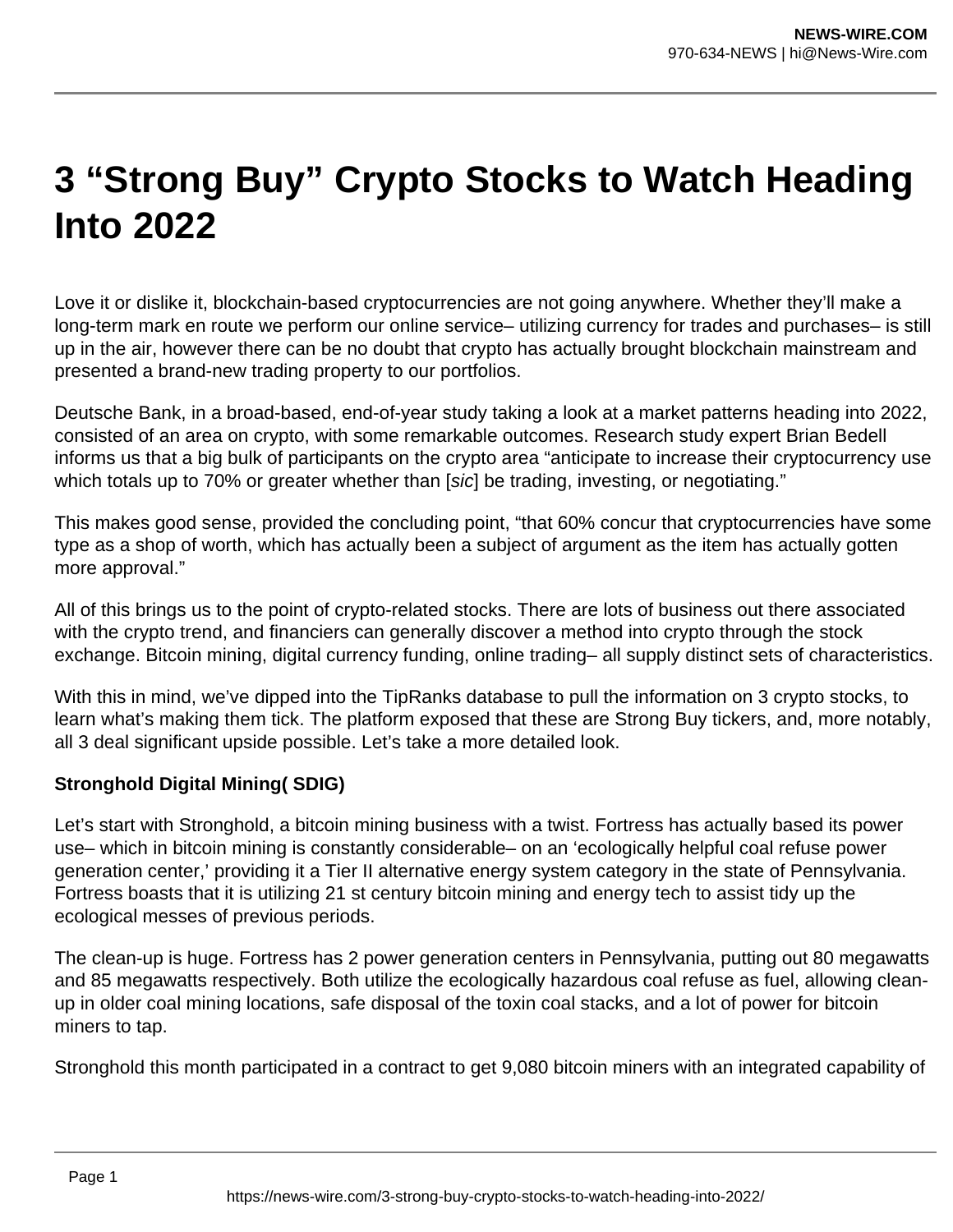826 petahash per second. These will be housed on-site with the power centers, for optimum performance. Shipment of the very first 4,800 miners is anticipated to be total in early January, with the rest can be found in 1H22 The very first 4,800 miners have an overall expense to the business of \$357 million, or \$84 per terahash per second.

These brand-new miners will sign up with Stronghold's existing bitcoin mining facilities, which amounts to 54,000 miners set up or contracted, and boasts a hash rate of 5.2 exahash per second.

Stronghold went into the general public trading markets in October of this year, through an IPO. The business put 6.68 million shares on the marketplace, \$19 each, above the anticipated prices of \$16 to \$18 The IPO raised over \$127 million, rather of the \$90 million at first declared. Trading started on October 20, and the stock closed that day above \$28 It has actually considering that fallen 61%.

In protection for Compass Point, expert Giuliano Bologna acknowledges Stronghold's significant point of distinction with its peers– that it integrates power generation and bitcoin mining on website. He includes, "The mix is anticipated to lead to among the most affordable expenses of electrical energy in the sector at ~\$18 per MW. The business's objective is to construct out ~300 MW of aggregate hosting capability by the end of FY22 which supports SDIG's target of  $\sim$  8 EH/ s of hash power with a fleet of  $\sim$ 85,000 miners by the end of FY22 We approximate SDIG's miners and order book overall ~ 3.76 EH/s of hash power by the end of FY22 which is most likely an overhang on the business's appraisal taking a look at an 8 EH/s FY22 target; protecting extra conclusive orders for miners would be a considerable favorable driver for SDIG shares, in our view."

Everything that Stronghold has going all out triggered Bologna to rank the stock a Buy together with a \$35 rate target. This target indicates shares might climb up ~209% greater in the next twelve months. (To see Bologna's performance history, **click on this link**)

While there are just 3 expert evaluations on this brand-new stock, they all concur that it's a Buy proposal, making the agreement score a Strong Buy. Fortress shares are priced at \$1131 and the \$35 typical cost target matches Bologna's, with its 209% advantage. (See SDIG stock analysis on TipRanks)

## **Silvergate Capital( SI)**

Next up, Silvergate, is a California-chartered industrial bank that focuses on supplying monetary services for the digital currency market. Silvergate has a 21- year history of success, and boasts a \$4.7 billion market cap. The business has more than 1,300 digital currency and fintech customers in its consumer base.

During the 3rd quarter of 2021, the business saw strong consecutive gains in its digital currency company. Overall digital currency clients grew from 1,224 to in Q2 to 1,305, while typical digital currency consumer deposits broadened from \$9.9 billion to \$112 billion. Costs associated with the digital currency sector were more unpredictable; the \$8.1 million generated was below the Q2's \$113 million however still up 145% yoy.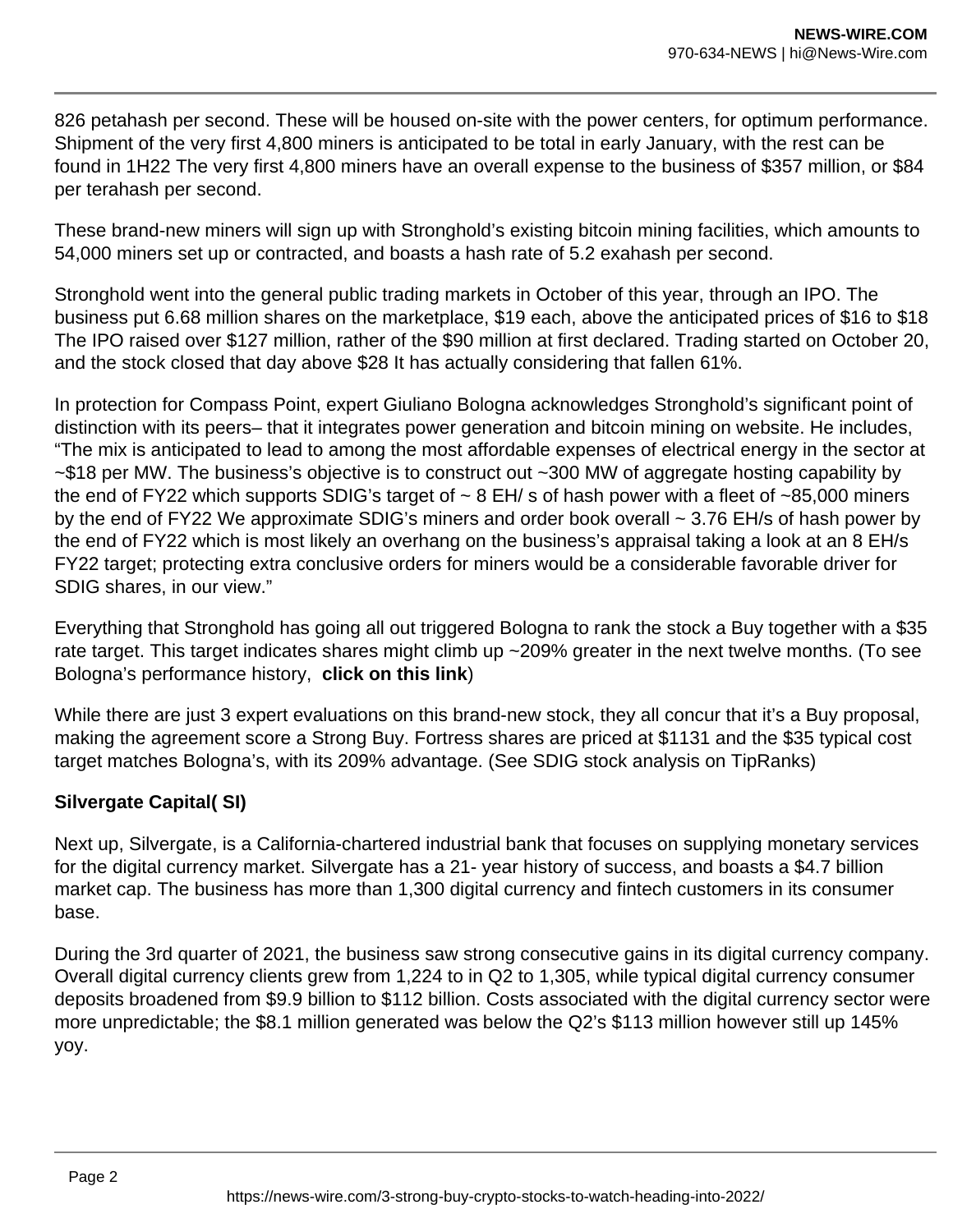Overall, the business's profits can be found in at 88 cents per share. This was up 10% from the 80 cents tape-recorded in Q2, and up 137% from the 37 cent EPS print in 3Q20

Looking at Silvergate for B. Riley, 5-star expert Steve Moss is drawn in to the leading crypto bank for a variety of factors.

" First-mover adoption of crypto and blockchain innovation supports growth into locations that develop long-lasting franchise worth. SI is acknowledged for its first-mover benefit and the network result produced by the SEN. We think SI's track record is most likely to lead to growth into other locations, a few of which are unpredicted today. Substantial chances most likely consist of markets with high friction expenses, such as payments, with SI as a possible rival to Visa and Mastercard (integrated market caps of \$733 B), or remittance (\$13 B market cap for the biggest 3)," Moss kept in mind.

" As Silvergate continues to broaden its SEN, or eventually utilizes blockchain innovation to form a competitive payments system, our company believe the stock will deserve multiples above its existing market cap," Moss summarized.

Moss' remarks support his Buy ranking on SI shares, and he sets a \$260 rate target which recommends an upside capacity of ~69% for the coming 12 months. (To see Moss's performance history, **click on this link**)

Overall, Silvergate has actually collected 9 evaluations from the Wall Street experts, and these break down to 7 Buys and 2 Holds– and support a Strong Buy expert agreement ranking. The shares are priced at \$15574 and their \$21878 typical cost target indicates a 1 year advantage of 42%. (See Silvergate stock projection on TipRanks)

## **Coinbase Global( COIN)**

Last however not least is Coinbase Global, a significant name in cryptocurrency exchange. The business runs an exchange platform with over 70 million confirmed users, trading more than \$327 billion in crypto every quarter, throughout more than 100 nations. Coinbase boasts a market cap of \$68 billion, and declares over \$255 million in properties on its platform.

In April of this year, Coinbase went public on the NASDAQ through a direct listing. The stock closed its very first day at \$328 per share an seen a high level of volatility in the months given that. Shares are now down 20% from their very first day's close.

The current fall-off in share worth came when the business missed out on expectations in its November Q3 monetary report. Profits was available in at \$1.3 billion, down 41% from Q2– however likewise listed below the \$1.6 billion that Wall Street had actually anticipated to see. Earnings in the quarter dropped 75% to \$406 million.

Digging much deeper, Coinbase's losses are coming together with rate drops in Bitcoin. BTC comprises